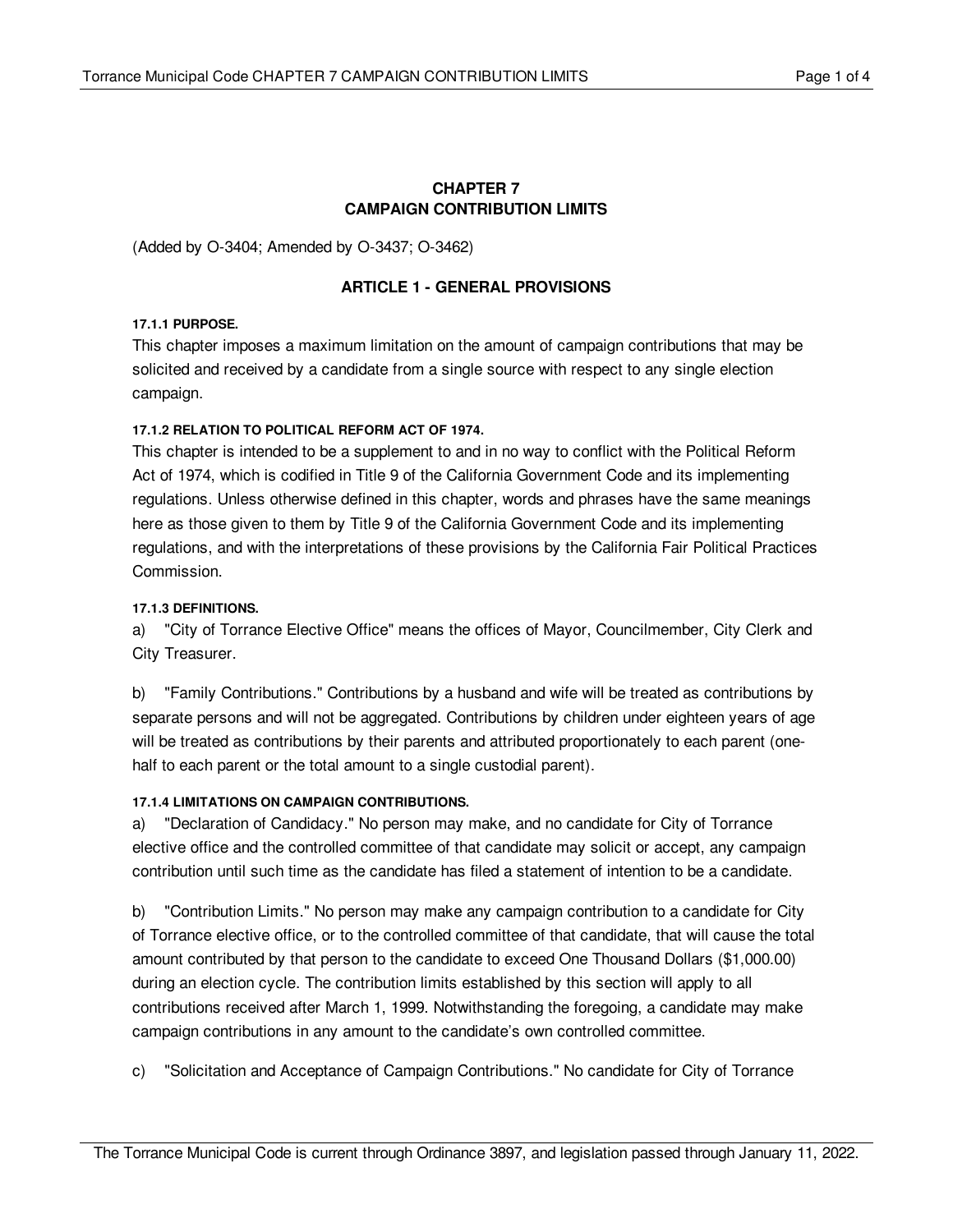elective office and no controlled committee of that candidate may solicit or accept any campaign contribution that will cause the total amount contributed by any one person to the candidate to exceed One Thousand Dollars (\$1,000.00) during an election cycle.

d) "Return of Contributions." A contribution will not be considered to be received or accepted if it is not negotiated or deposited, and in addition it is returned to the donor within fourteen (14) days of receipt.

e) "Post-Election Fundraising." A contribution for an election may be accepted by a candidate for City of Torrance elective office through the last day of the seventeenth (17th) month following the month in which the election occurred, only to the extent that the contribution does not exceed net debts outstanding from the election, and the contribution does not otherwise exceed the applicable contribution limit for that election. For elections occurring prior to November 1, 2002, contributions may be accepted through September 30, 2003, subject to the restrictions set forth above.

#### **17.1.5 LIMITATION ON LOANS.**

(Added by O-3668)

A candidate for any City of Torrance Elective Office may not personally loan to his or her campaign, including the proceeds of a loan obtained by the candidate from a commercial lending institution, an amount, the outstanding balance of which exceeds thirty thousand dollars (\$30,000.) A candidate may not charge interest on any loan he or she made to his or her campaign.

**17.1.6 CASH CONTRIBUTIONS.**

(Added by O-3698)

No person may make, and no candidate for City of Torrance elective office, or controlled committee of that candidate, may solicit or accept, any cash contribution in excess of \$20.

**17.1.7 LATE CONTRIBUTIONS.** (Added by O-3699)

a) Each candidate or committee that receives a contribution that in the aggregate totals more than \$100 from a single source that is received before the date of the election at which the candidate is to be voted on but after the closing date of the last pre-election campaign statement, must report that contribution to each office with which the candidate or committee is required to file its next campaign statement and in compliance with this section.

b) The recipient of the late contribution must report his or her full name and street address, the date and amount of the contribution, and whether the contribution was made in the form of a loan. The recipient must also report the full name of the contributor, his or her street address, occupation, and the name of his or her employer, or if self-employed, the name of the business.

c) A late contribution must be reported by electronic transmission, facsimile transmission,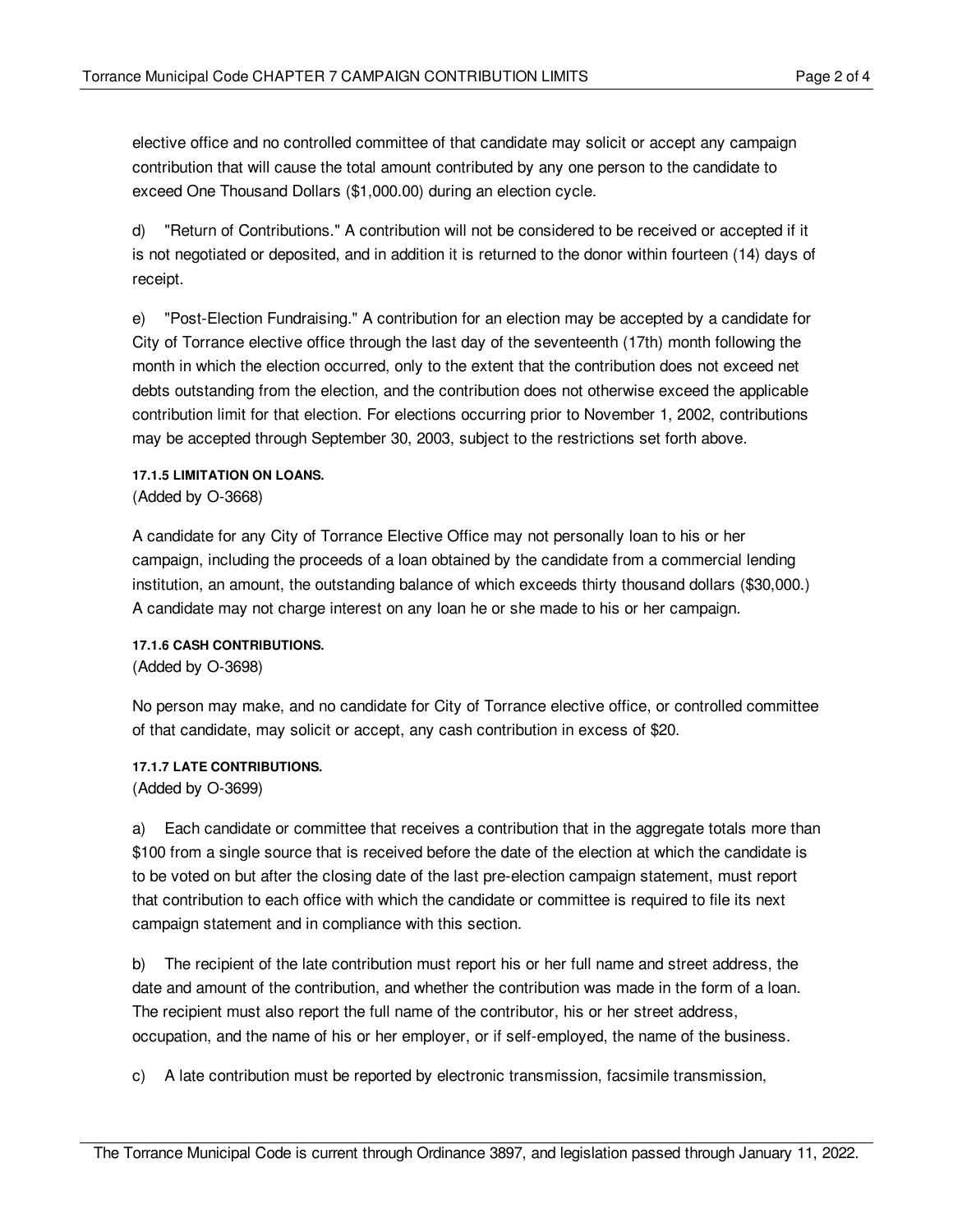guaranteed overnight delivery, or personal delivery within 24 hours of the time it is received. A late contribution must be reported on subsequent campaign statements without regard to reports filed pursuant to this section.

d) A late contribution need not be reported nor will it be deemed accepted if it is not cashed, negotiated or deposited and is returned to the contributor within 24 hours of its receipt.

# **17.1.8 IDENTIFICATION OF SENDERS OF CAMPAIGN INFORMATION.**

(Added by O-3700)

a) U.S. Mail. No candidate for City of Torrance elective office or committee may send more than 200 substantially similar pieces of mail that support or oppose a candidate, unless the name, street address, and city of the candidate or committee are shown on the outside of each piece of mail and on at least one of the inserts included within each piece of mail in no less than 12 point type that will be in a color or print that contrasts with the background so as to be easily legible. If the sender of the mail is a controlled committee, the name of the person controlling the committee must also be included. A post office box may be stated in lieu of a street address only if the organization's address is a matter of public record with the Secretary of State.

b) Electronic Mail. No candidate for City of Torrance elective office or committee may send more than 200 substantially similar transmissions of electronic mail that support or oppose a candidate, unless the name, electronic mail address, street address, and city of the candidate or committee are shown on the electronic mail in no less than 12 point type in a color or print that contrasts with the background so as to be easily legible. If the sender of the electronic mail is a controlled committee, the name of the person controlling the committee must also be included. A post office box may be stated in lieu of a street address only if the organization's address is a matter of public record with the Secretary of State.

c) Door Hangers and Printed Materials. No candidate for City of Torrance elective office or committee may distribute more than 200 substantially similar pieces of written material in the form of door hangers or other printed material, that support or oppose a candidate, left on private property, unless the name, street address, and city of the candidate or committee are displayed in no less than 12 point type that will be in a color or print that contrasts with the background so as to be easily legible. If the distributor of the door hanger or printed material is a controlled committee, the name of the person controlling the committee must also be included. A post office box may be stated in lieu of a street address only if the organization's address is a matter of public record with the Secretary of State. A copy of the door hanger or other printed material must be delivered to the City Clerk within forty-eight hours of distribution of the first piece. This section does not apply to printed material delivered directly to a person.

d) Telephone Calls. No candidate for City of Torrance elective office or committee may make or pay for 200 or more substantially similar telephone calls, which support or oppose a candidate,